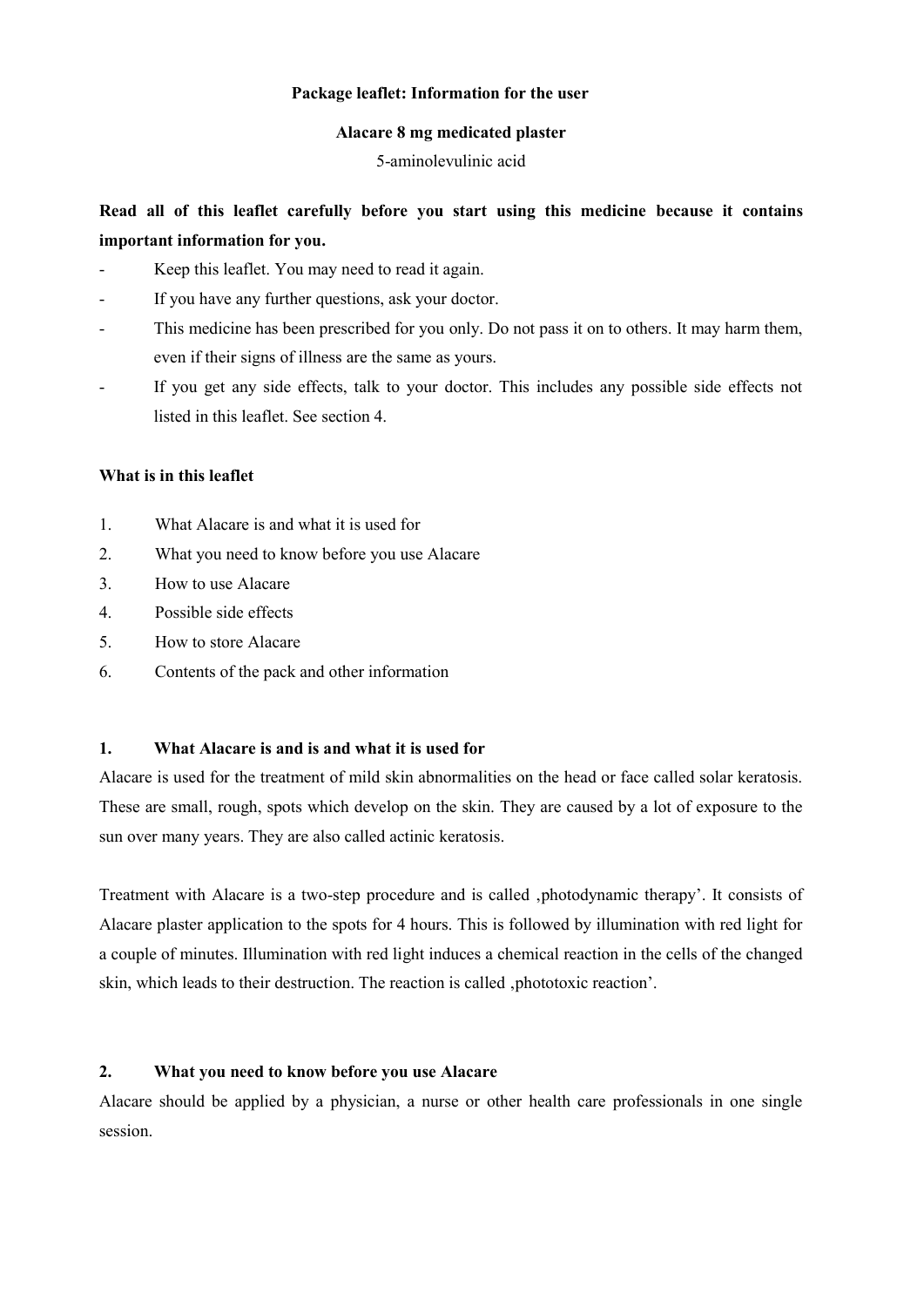# **Do not use Alacare:**

- if you are allergic to 5-aminolevulinic acid or any of the other ingredients of this medicine (listed in section 6).
- if you suffer from a certain disease of blood metabolism known as porphyria.
- if you were undergoing similar therapy with 5-aminolevulinic acid-containing preparations and it was unsuccessful.
- if you have other skin conditions caused by or made worse by exposure to light.

The success and assessment of treatment may be impaired if the treated area of the skin is further affected by:

- inflammation, infection, psoriasis, eczema or cancer
- tattoos

# *Warnings and precautions*

Talk to your doctor before using Alacare:

- if you have dark brown or black skin or if you have very thick lesions since there is no experience with Alacare treatments in those cases.
- if you might be pregnant since treatment with Alacare is not recommended then.
- if you are receiving UV-therapy, it should be stopped before treatment with Alacare.

Your doctor or nurse will make sure that the Alacare plaster does not get into contact with your eyes. As a general precaution, treated and surrounding skin should not be exposed to sunlight for about 48 hours following treatment.

# **Other medicines and Alacare**

Inform your doctor if you use medicines that increase allergic or other harmful reactions after light exposure, such as:

- St. John's wort or its preparations: medicines to treat depression.
- griseofulvin: a medicine to treat fungal infections.
- medicines to increase water output through your kidneys with active substance names mostly ending in "thiazide" or "tizide".
- certain medicines to treat diabetes, such as glibenclamide, glimepiride.
- medicines to treat mental disorders, nausea or vomiting with active substance names mostly ending in "azine".
- medicines to treat bacterial infection with active substance names beginning with "sulfa" or ending in "oxacin" or "cycline".

Tell your doctor if you are taking, have recently taken or might take any other medicines.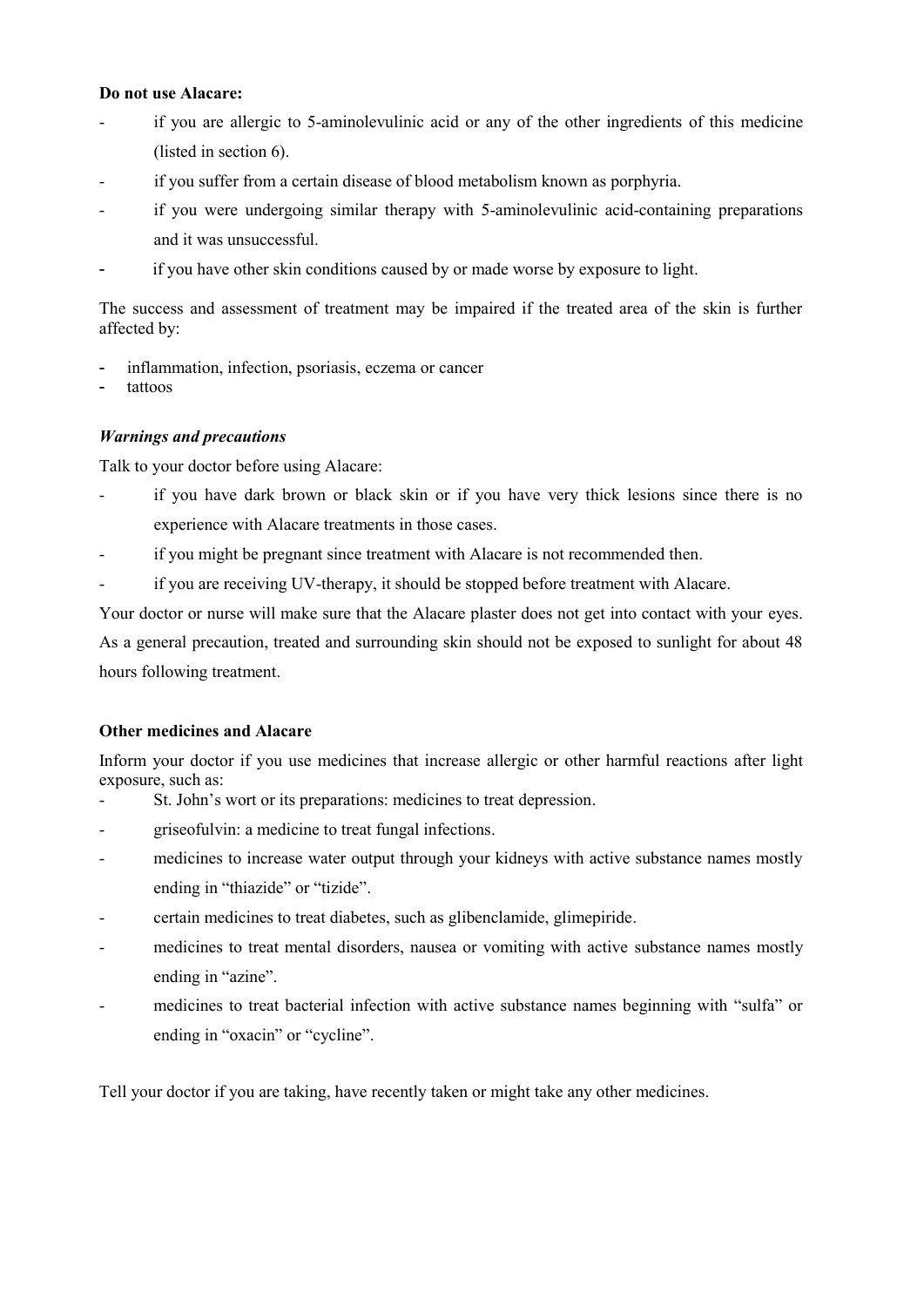# **Pregnancy and breast-feeding**

Possible harmful effects and risks for a pregnancy and for the unborn child cannot be completely excluded at this time.

Alacare should not be used during pregnancy unless clearly necessary. Breast-feeding should be stopped for 48 hours after application of Alacare. Always ask your doctor for advice before taking any medicines.

### **Driving and using machines**

Alacare has no known effect on the ability to drive and use machines.

### **3. How to use Alacare**

**It is important that you do not apply any cream to your scalp or face on the day of treatment before arriving for therapy at your doctor.**

### **Adults (including the elderly)**

Alacare plasters will be applied to your actinic keratoses (changed skin) for 4 hours in one single session. Afterwards these areas will be exposed to red light for a few minutes (photodynamic therapy). To protect your eyes from the intense light, you will be given goggles to wear during light exposure. After treatment with plaster and illumination you should protect the skin from sunlight for 48 hours. Lesions should be checked by your doctor after three months.

#### **Use in children and adolescents**

Use of Alacare is not recommended, as there is no experience in treatment of children and adolescents below 18 years of age.

#### **If you stop using Alacare**

The effectiveness of the treatment might be reduced, if

- plaster application is stopped prematurely or
- light therapy is stopped too early.

# **4. Possible side effects**

Like all medicines, this medicine can cause side effects, although not everybody gets them.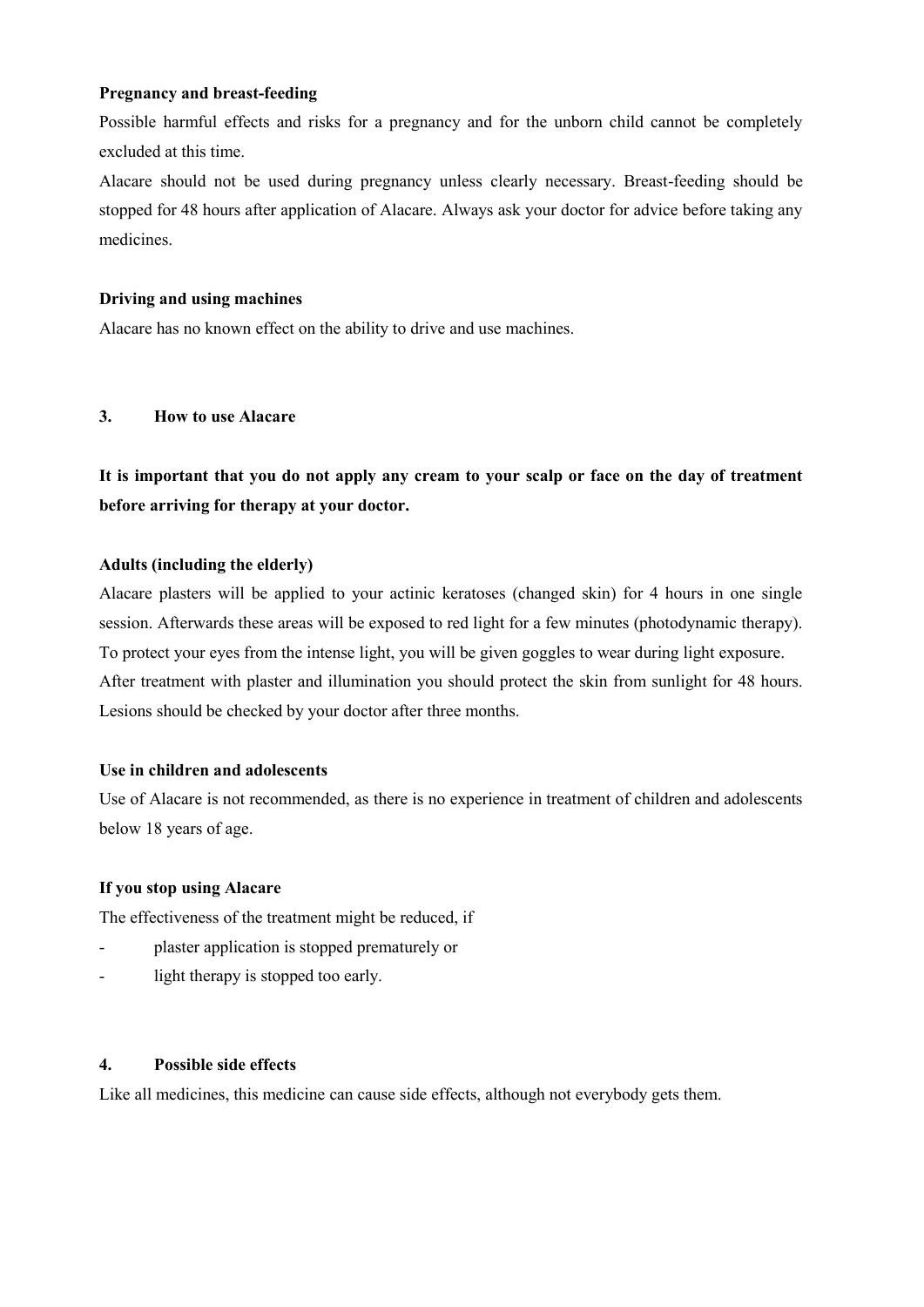# **Side effects involving the treatment site (local side effects)**

Almost all patients (99%) experience side effects localised to the treatment site (local side effects). These can occur during application of the Alacare plaster, during illumination of the treatment site and/or thereafter. Symptoms are usually of mild or moderate intensity. They rarely require early termination of illumination. For relief, the treated area can be cooled by a fan or similar during illumination. After therapy, local side effects persist for 1 to 2 weeks or occasionally longer.

Very common (more than 1 out of 10 patients):

- flaking
- irritation
- itching
- pain
- redness
- scab

### Common (more than 1 out of 100 patients, but less than 1 out of 10 patients):

- areas of paleness or darkening of the skin
- bleeding
- blister
- discomfort
- erosion
- oedema (fluid accumulated in the tissue)
- $\bullet$  peeling
- pustules (pimples)
- skin reaction
- secretion
- swelling

### Uncommon (more than 1 out of 1000 patients, but less than 1 out of 100 patients):

- burn
- staining
- infection
- inflammation
- ulcer
- superficial skin defects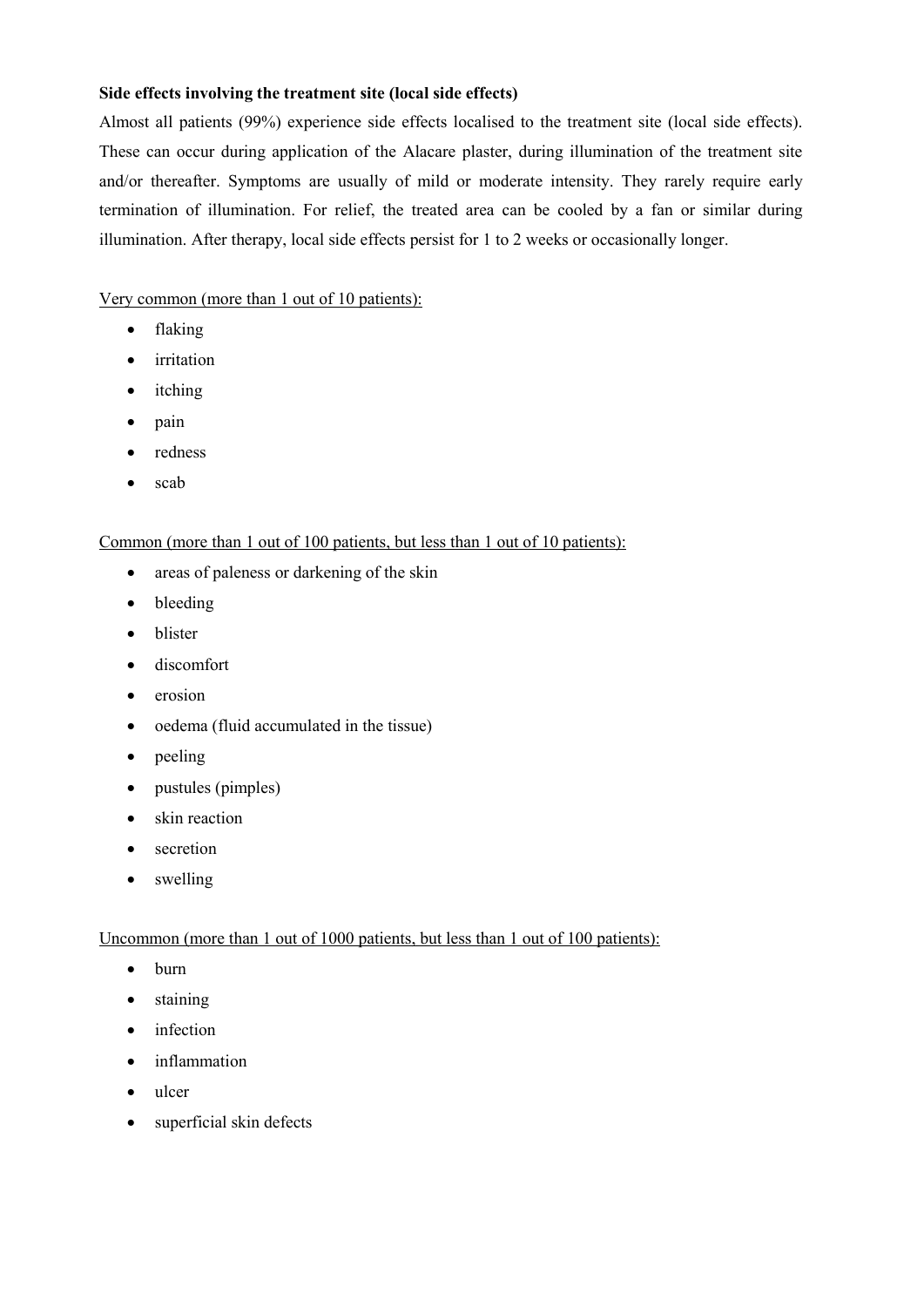# **Side effects not involving the treatment site:**

Common

headache

# Uncommon

- anxiety
- increased levels of the enzyme alanine aminotransferase
- nosebleed
- pustule (pimple like) rash
- staining of the skin

# **Reporting of side effects**

If you get any side effects, talk to your doctor, pharmacist or nurse. This includes any possible side effects not listed in this leaflet.

In **United Kingdom**, you can also report side effects directly via the Yellow Card Scheme at: www.mhra.gov.uk/yellowcard or search for MHRA Yellow Card in the Google Play or Apple App Store.

In **Ireland**, you can also report side effects directly via HPRA Pharmacovigilance, Earlsfort Terrace, IRL - Dublin 2; Tel: +353 1 6764971; Fax: +353 1 6762517. Website: [www.hpra.ie;](http://www.hpra.ie/) E-mail: [medsafety@hpra.ie.](mailto:medsafety@hpra.ie)

By reporting side effects, you can help provide more information on the safety of this medicine.

# **5. How to store Alacare**

Keep this medicine out of the sight and reach of children.

Do not use this medicine after the expiry date which is stated on the carton and sachet after 'EXP'. The expiry date refers to the last day of that month.

Use within 3 months after first opening.

After opening store plaster in the sachet in order to protect from light. After removal, the used plaster should be folded in half, adhesive side inwards so that the adhesive is not exposed, and then discarded safely. Do not throw away any medicines via wastewater or household waste. Ask your pharmacist how to throw away medicines you no longer use. These measures will help protect the environment.

# **6. Contents of the pack and other information**

# **What Alacare contains**

- The active substance is 5-aminolevulinic acid hydrochloride. Each medicated plaster of 4 cm<sup>2</sup> contains 8 mg 5-aminolevulinic acid (as hydrochloride), 2 mg per cm<sup>2</sup>.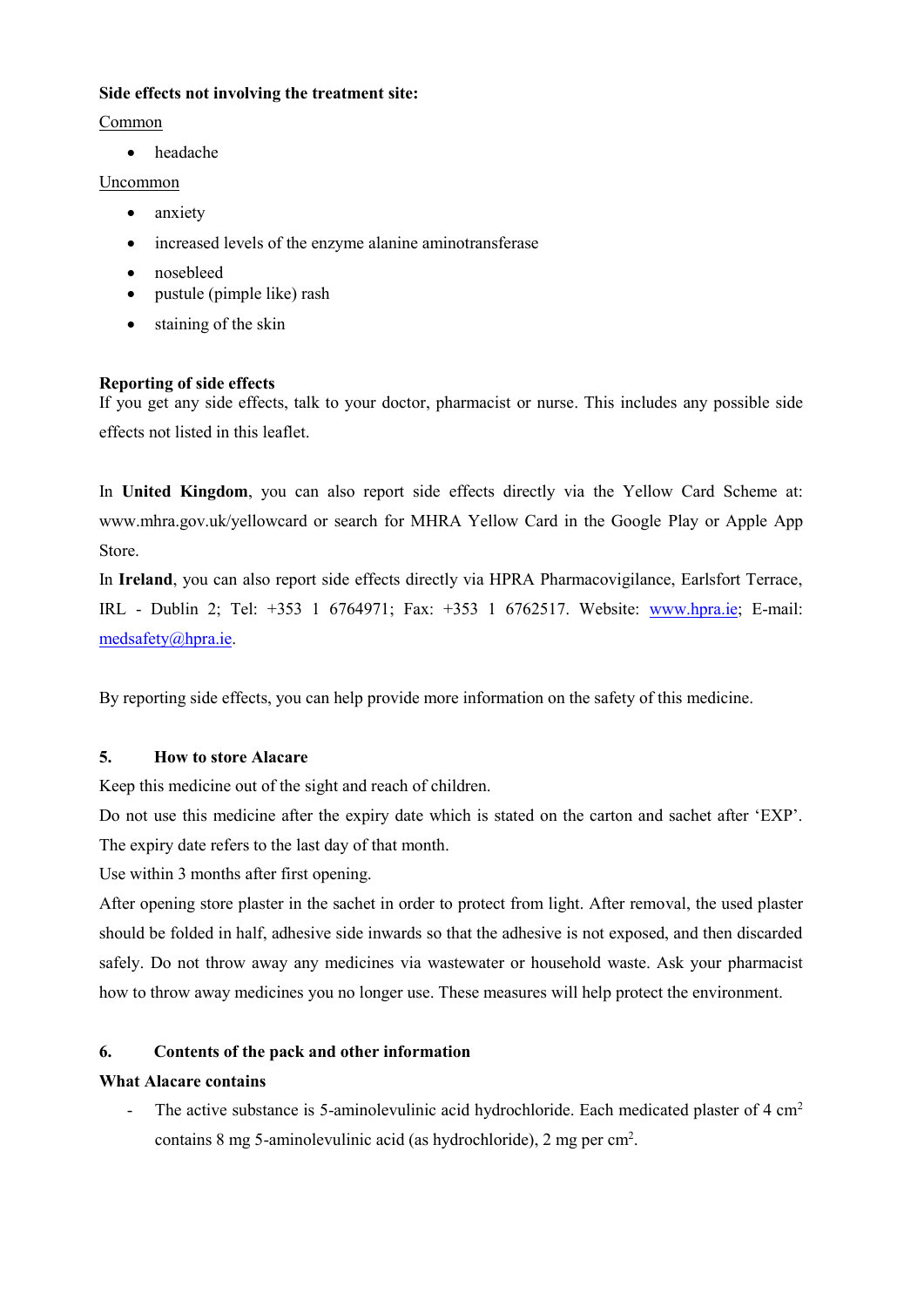- The other ingredients are acrylic pressure sensitive adhesive, backing film, consisting of pigmented polyethylene and aluminium vapour coated polyester, release liner consisting of polyethyleneterephthalate film (to be removed before application).

# **What Alacare looks like and contents of the pack**

Each medicated plaster has a size of 4 cm², is square with rounded corners and consists of a skin tone backing foil and a self-adhesive matrix, covered by a release liner which is removed prior to use. 4 plasters are sealed in a protective sachet.

Alacare is available in pack sizes of 4 or 8 plasters (1 or 2 protective sachet(s)) in a cardboard box.

# **Marketing Authorisation Holder and Manufacturer**

Marketing Authorisation Holder:

photonamic GmbH & Co. KG Eggerstedter Weg 12 25421 Pinneberg Germany

Manufacturer:

medac Gesellschaft für klinische Spezialpraeparate mbH Theaterstrasse 6 D-22880 Wedel Germany

**This medicinal product is authorised in the Member States of the EEA under the following names:**

| Austria  | Alacare |
|----------|---------|
| Denmark  | Alacare |
| Finland  | Alacare |
| France   | Effala  |
| Germany  | Alacare |
| Ireland  | Alacare |
| Italy    | Alacare |
| Norway   | Alacare |
| Poland   | Alacare |
| Portugal | Alacare |
| Spain    | Effala  |
| Sweden   | Alacare |
| UK       | Alacare |